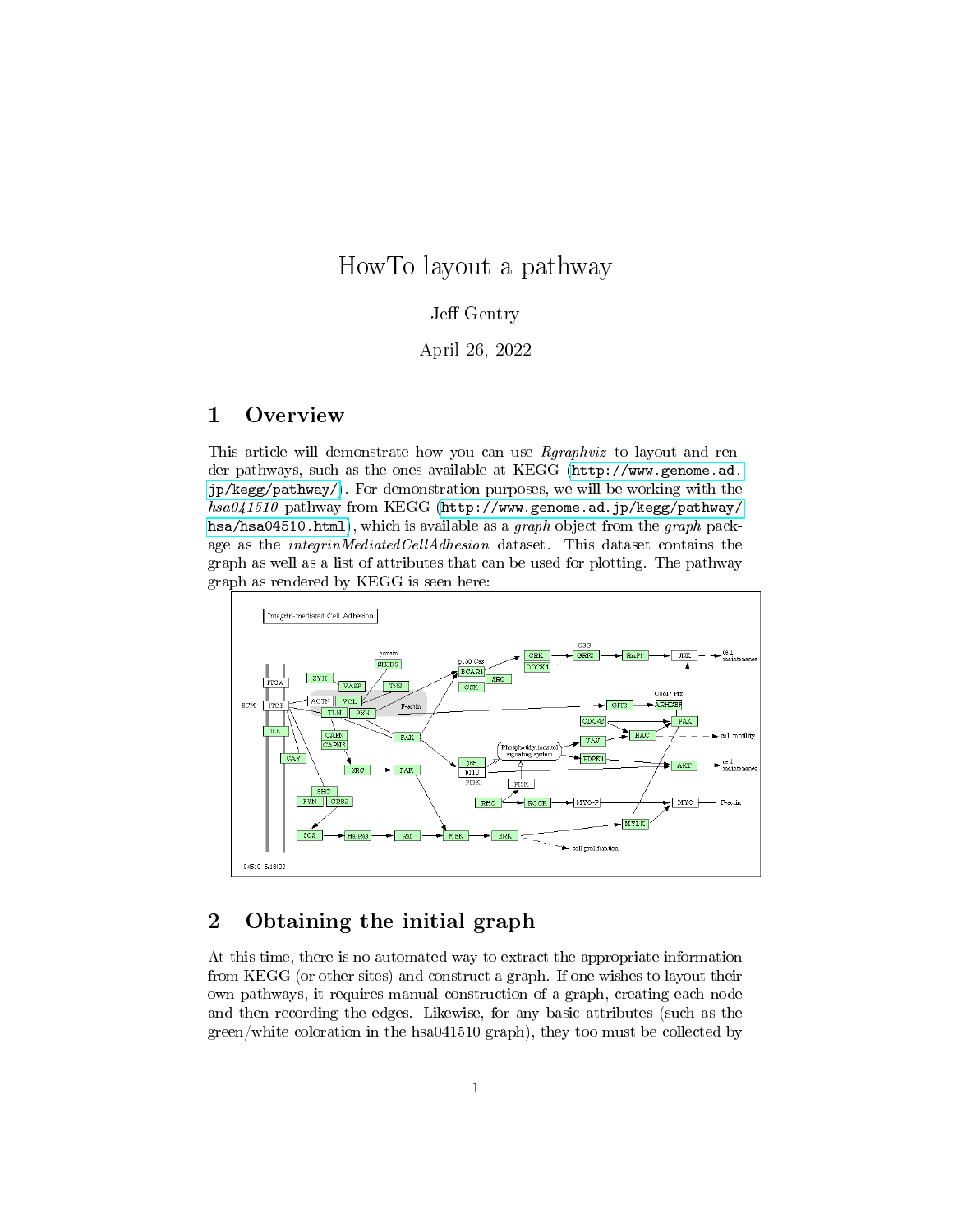hand. For instance, this would be a good time to take advantage of edge weights by putting in desired values (which can be changed later, if necessary) while constructing the edges of the graph. We have manipulated some of the weights, such as the weight between the p85 and p110 nodes, as they are intended to be directly next to each other. Once constructed, the graph can be saved with the save command and stored for later use (which has been done already as part of the integrinMediatedCellAdhesion dataset).

```
> library("Rgraphviz")
> data("integrinMediatedCellAdhesion")
> IMCAGraph
A graphNEL graph with directed edges
Number of Nodes = 52
Number of Edges = 91
```
#### 3 Laying out the graph

Laying out a pathway graph is much like dealing with any other graph, except that typically we want to closely emulate the officially laid out graph (or at least make it look like an actual pathway - the Graphviz layout methods were not designed with this task in mind). A lot of experimenation comes into play, in order to find the right combination of attributes, although there are some general tips that can help out. The first thing to know is that we will almost always want to use the dot layout, as that will provide the closest base to work off. Likewise, the *rankdir* attribute should be set to  $LR$ , to give us the left to right look of the graph. To see our starting point, here is the IMCAGraph with just those settings. We will use the *attrs* list to store all the layout parameters as we move on.

```
> attrs <- list(graph=list(rankdir="LR"))
> IMCAGraph <- layoutGraph(IMCAGraph, attrs=attrs)
> renderGraph(IMCAGraph)
```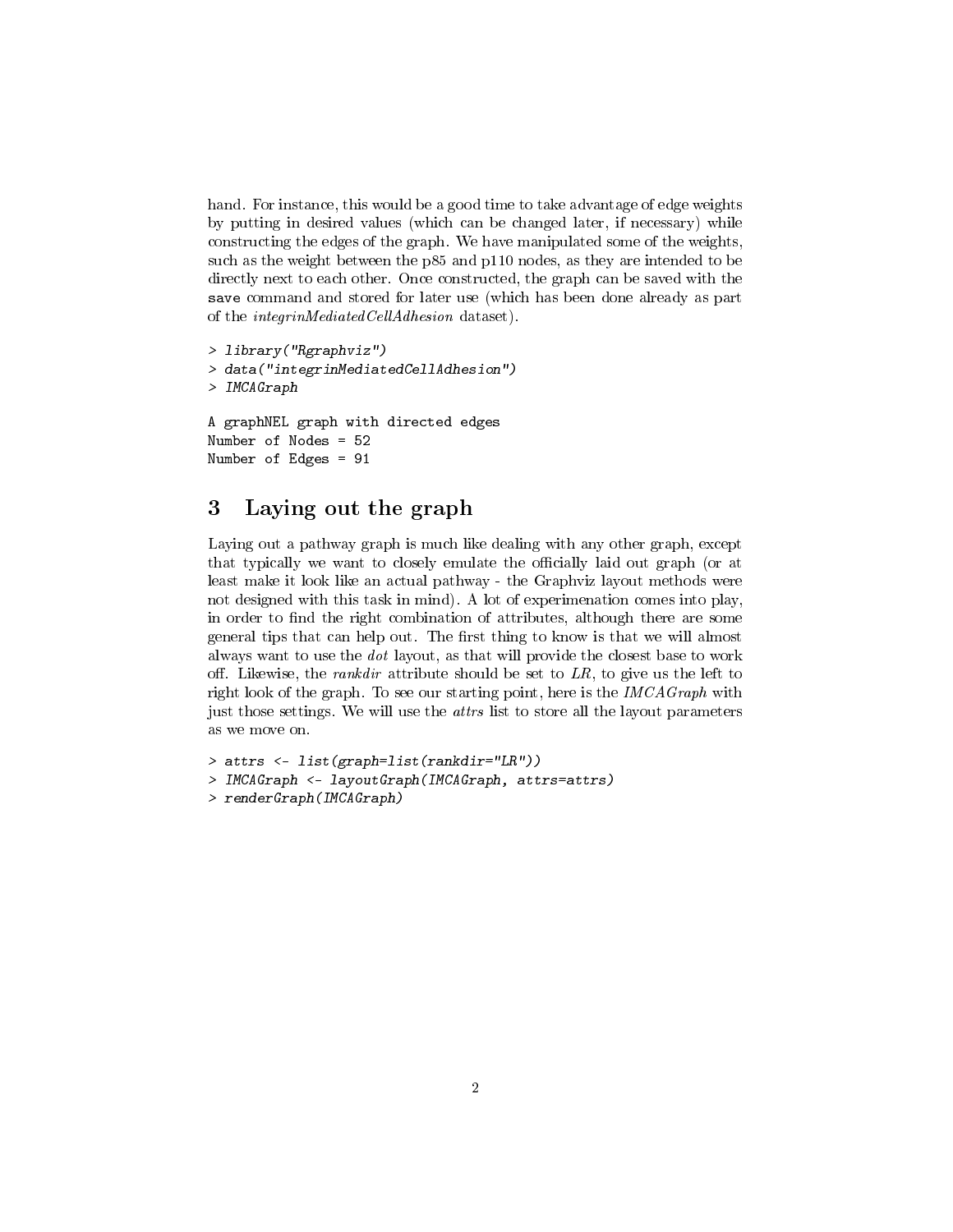

This plot is not

terrible, in that it conveys the proper information, but the formatting is quite different from the layout at KEGG, and can be difficult to get a coherent idea of what is going on. Furthermore, smaller things like the coloration of the nodes and the shape of the phosphatidylinositol signaling system are not being represented here. Here is where using other attributes can start to have a positive effect. Let us first start with the node labels. The default behavior of renderGraph is to compute a common font size for all node labels in a way that they all fit their node. There are some long node names in the graph, and we can determine the length of each node name using the function nchar.

```
> n <- nodes(IMCAGraph)
> names(labels) <- labels <- n
> nc <- nchar(labels)
> table(nc)
nc
3 4 5 6 7 13 16 18 37
25 13 7 2 1 1 1 1 1
> long <- labels[order(nc, decreasing=TRUE)][1:4]
> long
 Phosphatidylinositol signaling system and cell proliferation
"Phosphatidylinositol signaling system" "cell proliferation"
```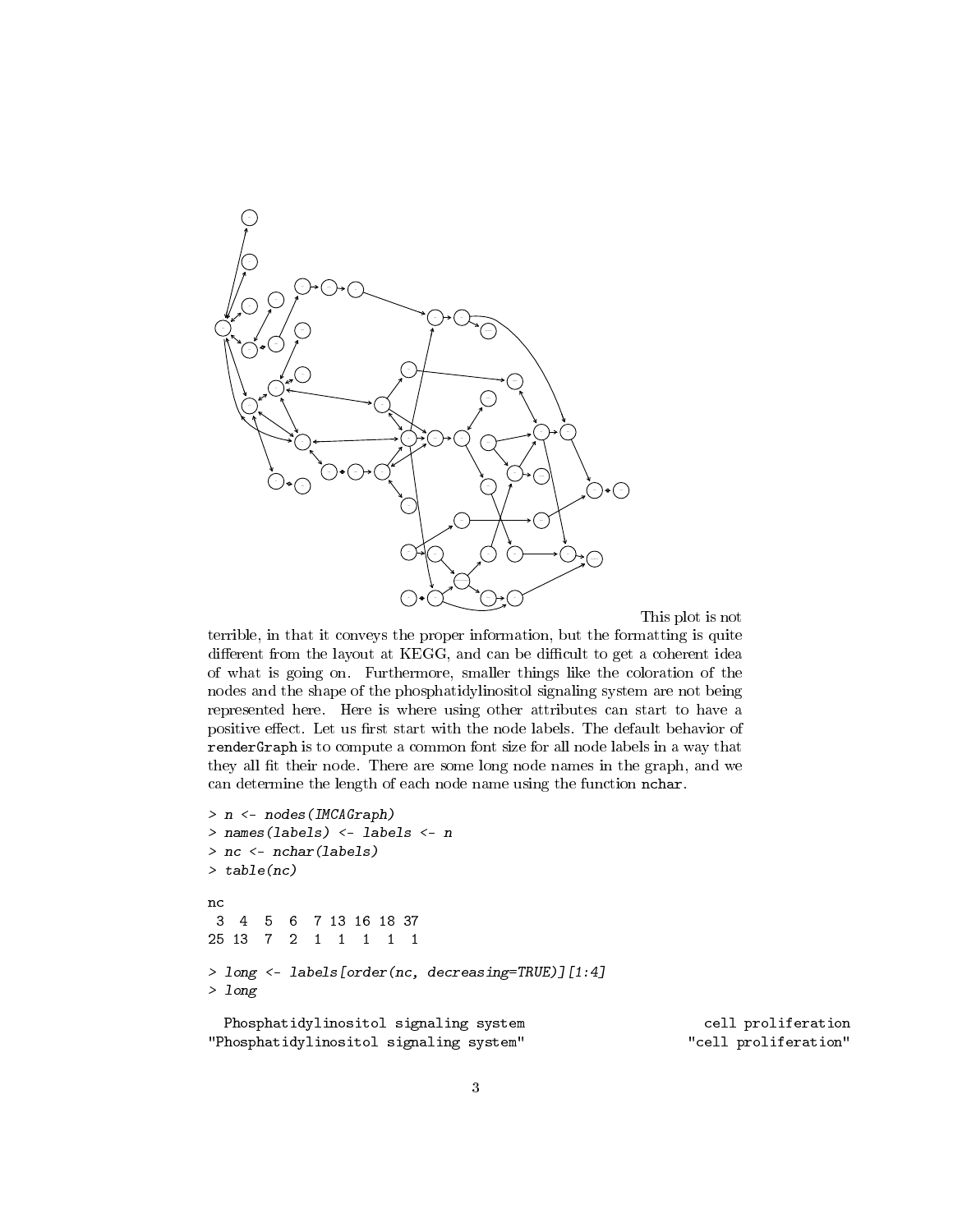```
cell maintenance cell motility
"cell maintenance" "cell motility"
```
We need to deal with these four long names separately. One option would be to use an alternative name, maybe an abbreviation. Alternatively, we could include line feeds into the strings in order to force multi-line text. This is what we do. The escape sequence for line feeds in R is  $\n\lambda$ .

```
> labels[long] <- c(paste("Phosphatidyl-\ninositol\n",
+ "signaling\nsystem", sep=""), "cell\nproliferation",
+ "cell\nmaintenance", "cell\nmotility")
```
Because we want to change a property of individual nodes we have to use nodeRenderInfo for the setting. The function matches rendering parameters by the name of the list item and nodes by the names of the items of the individual vectors. The parameter we want to modify is label.

```
> nodeRenderInfo(IMCAGraph) <- list(label=labels)
> renderGraph(IMCAGraph)
```
The four labels are now plotted as multi-line strings but this has not changed the layout. Remember that rendering and layout are two distinct processes, and for changes to affect the latter you have to re-run layoutGraph. Another layout change we may want to do at this point is to further increase the size of the nodes with long names to give them a little bit more room for the labels. Also, we do not want a fixed size for all the nodes but rather allow  $Graphviz$  to adapt the node size to fit the labels. This is controlled by the logical layout parameter xedsize.

```
> attrs$node <- list(fixedsize=FALSE)
> width \leftarrow c(2.5, 1.5, 1.5, 1.5)> height <- c(1.5, 1.5, 1.5, 1.5)
> names(width) <- names(height) <- long
> nodeAttrs <- list(width=width, height=height)
> IMCAGraph <- layoutGraph(IMCAGraph, attrs=attrs,
                            nodeAttrs=nodeAttrs)
> renderGraph(IMCAGraph)
```
It also makes sense to use a rectangular shape for all but the Phosphatidylinositol signaling system" node which actually comprises a fairly substantial cellular subprocess and we want it to be highlighted accordingly. The best way to do that is to set the shape argument using the nodeRenderInfo function. We can use "rectangle" as the default and set the "Phosphatidylinositol signaling system" node to "ellipse". The other three nodes with the long names and also the "F-actin" node represent processes rather than physical objects and we do not want to plot shapes for them, but display plain text of the node names instead (Figure ??).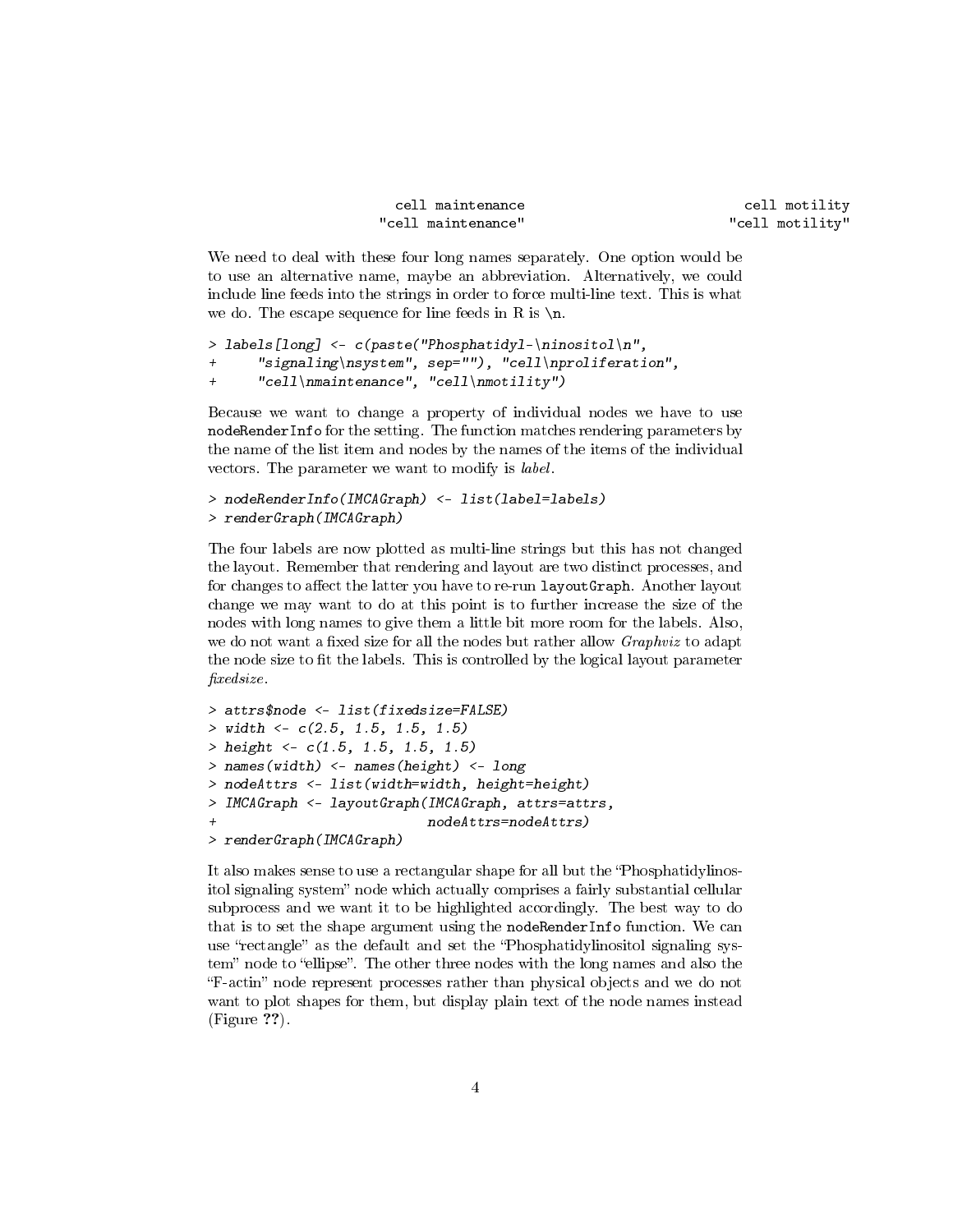```
> shape <- rep("rectangle", length(n))
> names(shape) <- n
> shape[long[1]] <- "ellipse"
> shape[c(long[2:4], "F-actin")] <- "plaintext"
> nodeRenderInfo(IMCAGraph) <- list(shape=shape)
> IMCAGraph <- layoutGraph(IMCAGraph, attrs=attrs,
                           nodeAttrs=nodeAttrs)
> renderGraph(IMCAGraph)
```
What is still missing in our graph is some color. Looking at Figure [1](#page-0-0) we can see that there seem to be different classes of nodes, some colored green and others remaining transparent, and we want to reproduce this color scheme for our plot.

```
> colors <- rep("lightgreen", length(n))
> names(colors) <- n
> transp <- c("ITGB", "ITGA", "MYO", "ACTN", "JNK", "p110",
+ "Phosphatidylinositol signaling system",
+ "PI5K", "MYO-P", "cell maintenance", "cell motility",
+ "F-actin", "cell proliferation")
> colors[transp] <- "transparent"
> nodeRenderInfo(IMCAGraph) <- list(fill=colors)
> renderGraph(IMCAGraph)
```
Here the color scheme is now the same as on KEGG, and using an ellipse helps with the rendering of the phosphatidylinositol signaling system node. However, we're still left with the issue that the layout itself doesn't convey the same meaning as the original. The output nodes are scattered about, there's not a clear sense of where the membrane nodes are, and many nodes that are intended to be close to each other simply are not. This is where the use of subgraphs and clusters can help. In Graphviz, a subgraph is an organizational method to note that a set of nodes and edges belong in the same conceptual space, sharing attributes and the like. While there is some tendency to have nodes be laid out near each other in a subgraph, there is no guarantee of this, and the results can be highly dependent on the layout method  $(dot, \text{neato}, \text{etc})$ . A Graphviz cluster is a subgraph which is laid out as a separate graph and then introduced into the main graph. This provides a much stronger guarantee of having the nodes clustered together visually. For a description of how to specify subgraphs in Rgraphviz , please see the vignette HowTo Render A Graph Using Rgraphviz.

So here we will define four subgraphs: One will be the membrane nodes, one will be the output nodes, one will be the cytoskeleton components and the last will be everything else. It would be possible to specify more subgraphs to try to help keep things more blocked together like the original graph, but for the purposes of this document, these are what will be used.

```
> sg1 <- subGraph(c("ITGA", "ITGB", "ILK", "CAV"), IMCAGraph)
> sg2 <- subGraph(c("cell maintenance", "cell motility",
                    "F-actin", "cell proliferation"), IMCAGraph)
```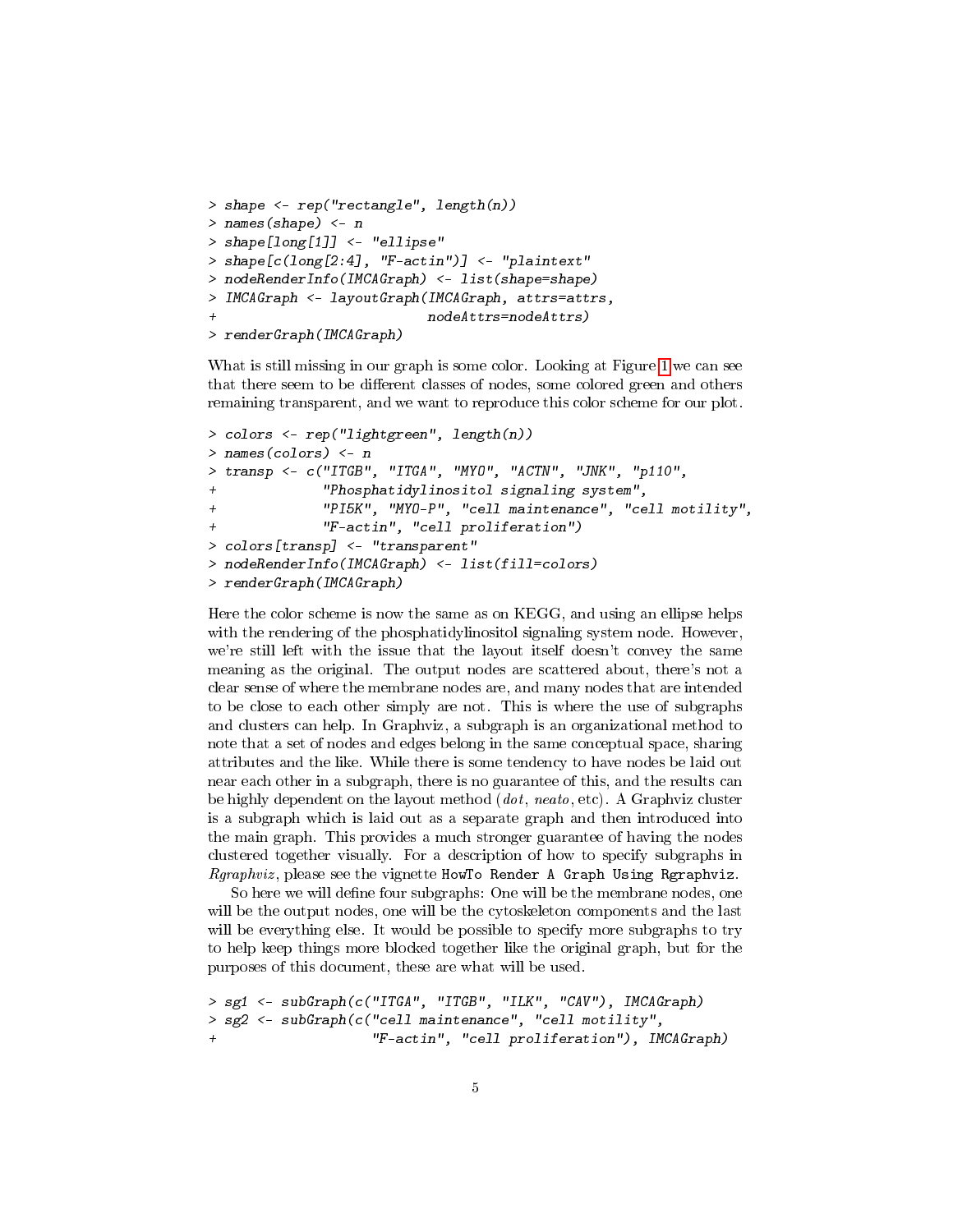```
> sg3 <- subGraph(c("ACTN", "VCL", "TLN", "PXN", "TNS", "VASP"),
                IMCAGraph)
> sg4 <- subGraph(setdiff(n, c(nodes(sg1), nodes(sg2), nodes(sg3))),
+ IMCAGraph)
```
While we have the subgraphs defined, we still have not determined whether to use these as subgraphs or clusters in Graphviz. Ideally, we would like to use clusters, as that guarantees that the nodes will be laid out close together. However, it would also be useful to utilize the rank attribute for the membrane and output nodes, specifically using the values *source* and *sink* respectively. That will help to get the verticle line up that we see in the KEGG graph and create more of the left to right pathway feel. The problem is that rank only works with subgraphs and not clusters. So for the membrane and output subgraphs, we will be defining them as Graphviz subgraphs, and the other two subgraphs will be defined as clusters:

```
> subGList <- vector(mode="list", length=4)
> subGList[[1]] <- list(graph=sg1, attrs=c(rank="source"))
> subGList[[2]] <- list(graph=sg2, attrs=c(rank="sink"))
> subGList[[3]] <- list(graph=sg3, cluster=TRUE)
> subGList[[4]] <- list(graph=sg3, cluster=TRUE)
```
You can see that subgraphs 1 and 3 have the *cluster* parameter set to FALSE as well as having a rank attribute set appropriate. Subgraphs 2 and 4 simply have the subgraph itself, and will be laid out as a cluster without any special attributes. Using this subgraph list, we now get:

```
> IMCAGraph <- layoutGraph(IMCAGraph, attrs=attrs,
+ nodeAttrs=nodeAttrs, subGList=subGList)
> renderGraph(IMCAGraph)
```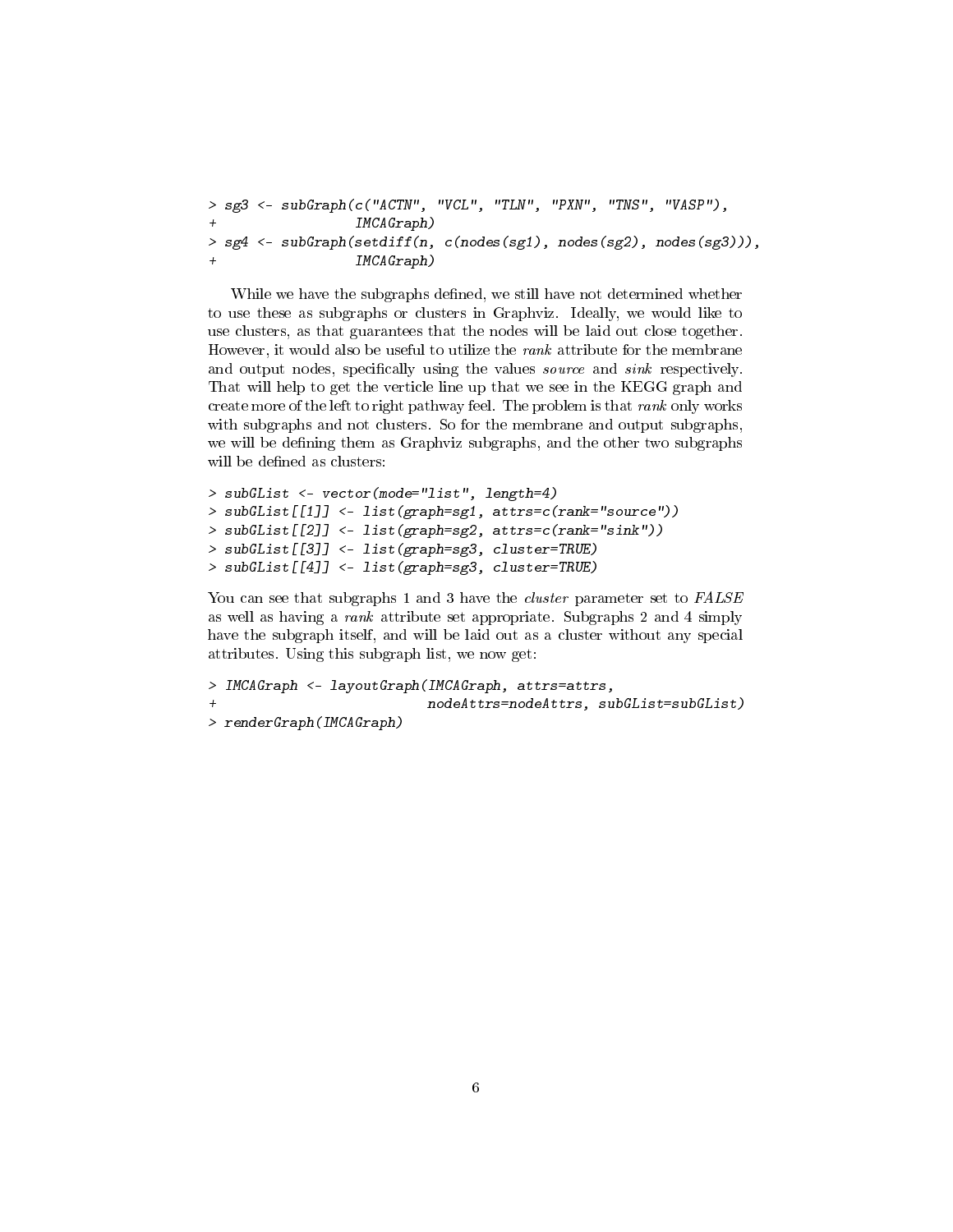

While this is still

not identical to the image on KEGG (and for most graphs, it will be impossible given current abilities to do so), this layout is now much closer to providing an accurate visual rendition of the pathway. We can see the output nodes are now to the right end of the graph, and while not neatly stacked on the left hand side the membrane nodes are to the left side of the rest. We can also see the F-actin group in the lower left portion of the graph, representing one of the clusters.

#### 4 Working with the layout

One of the benefits of using Rgraphviz to perform your layout as opposed to using the static layouts provided by sites like KEGG, is the ability to work with outside data and visualize it using your graph. The plotExpressionGraph function in geneplotter can be used to take expression data and then color nodes based on the level of expression. By default, this function will color nodes blue, green or red, corresponding to expression levels of 0-100, 101-500, and  $501+$  respectively. Here we will use this function along with the  $fibroEset$  and  $hgu95av2$ .db data packages and the IMCAAttrs\$IMCALocuLink data which maps the nodes to their LocusLink ID values.

> require("geneplotter") > require("fibroEset")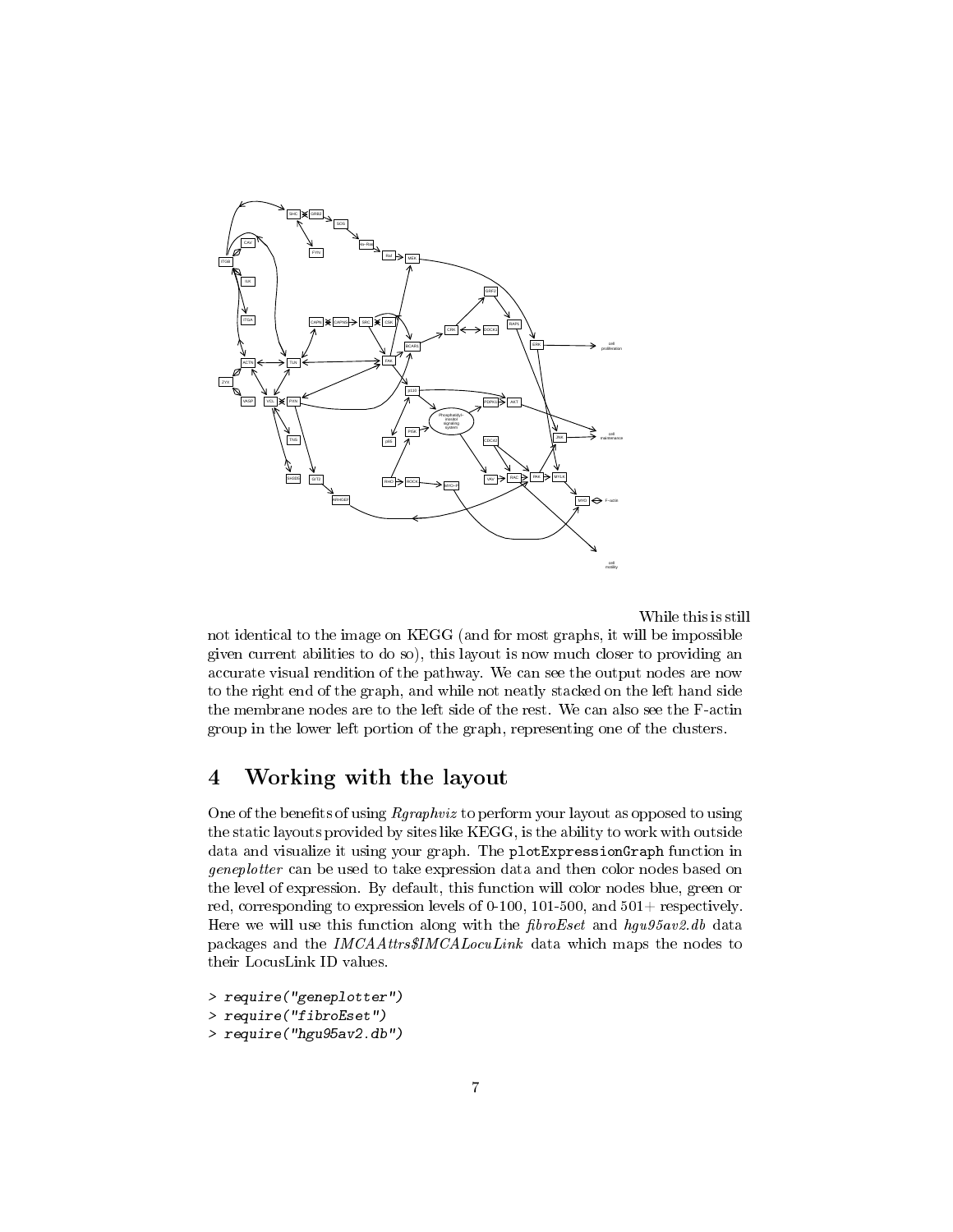```
> data("fibroEset")
> plotExpressionGraph(IMCAGraph, IMCAAttrs$LocusLink,
                      exprs(fibroEset)[,1], hgu95av2ENTREZID,
```
- + attrs=attrs,
- + subGList=subGList, nodeAttr=nodeAttrs)



One can also sim-

ply choose to layout the pathway based on the needs and desires of a particular situation. For instance, the following layout could be used in situations where the node names are the important visual cue, as opposed to the previous example where the nodes themselves are being used to demonstrate values:

```
> z <- IMCAGraph
> nodeRenderInfo(z) <- list(shape="plaintext", fontsize=100)
```

```
> nag <- layoutGraph(z, attrs=list(edge=list(arrowsize=2.8, minlen=3)))
```

```
> renderGraph(nag)
```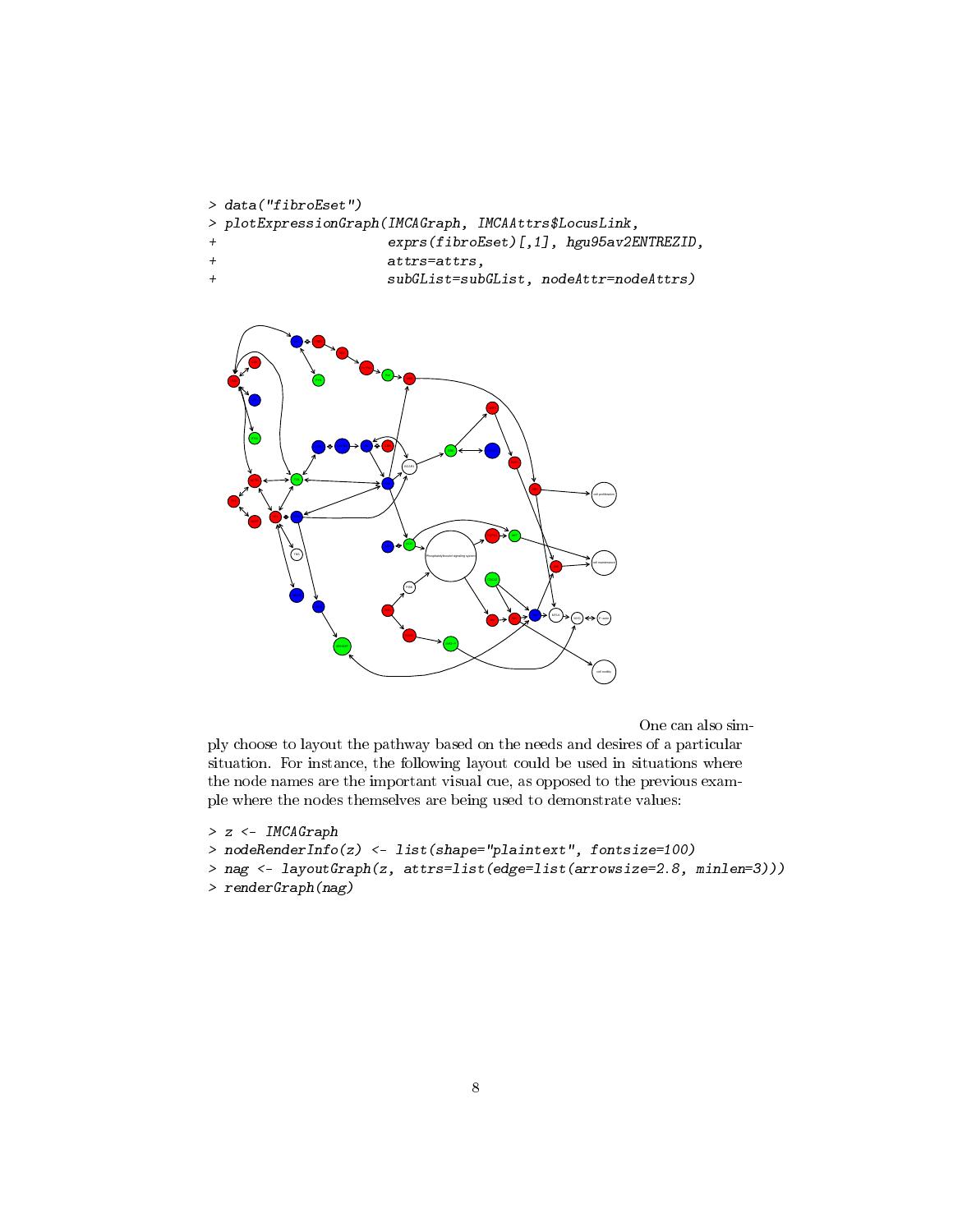

## 5 Conclusions

At this time, laying out a pathway can provide good visual information for users, although it isn't yet able to be completely automated nor is it a perfect science. Yet with a bit of work and experimentation, one can get a fairly close rendition of what is available on sites like KEGG and have the ability to directly manipulate the graphs and customize the outputs to demonstrate a variety of effects. Hopefully as time goes on, we will be able to provide more in the way of automation in our tools, but even as it exists now, laying out pathways can provide a valuable tool for users.

### 6 Sessioninfo

This document was produced using

```
> sessionInfo()
R version 4.2.0 RC (2022-04-19 r82224)
Platform: x86_64-pc-linux-gnu (64-bit)
Running under: Ubuntu 20.04.4 LTS
```